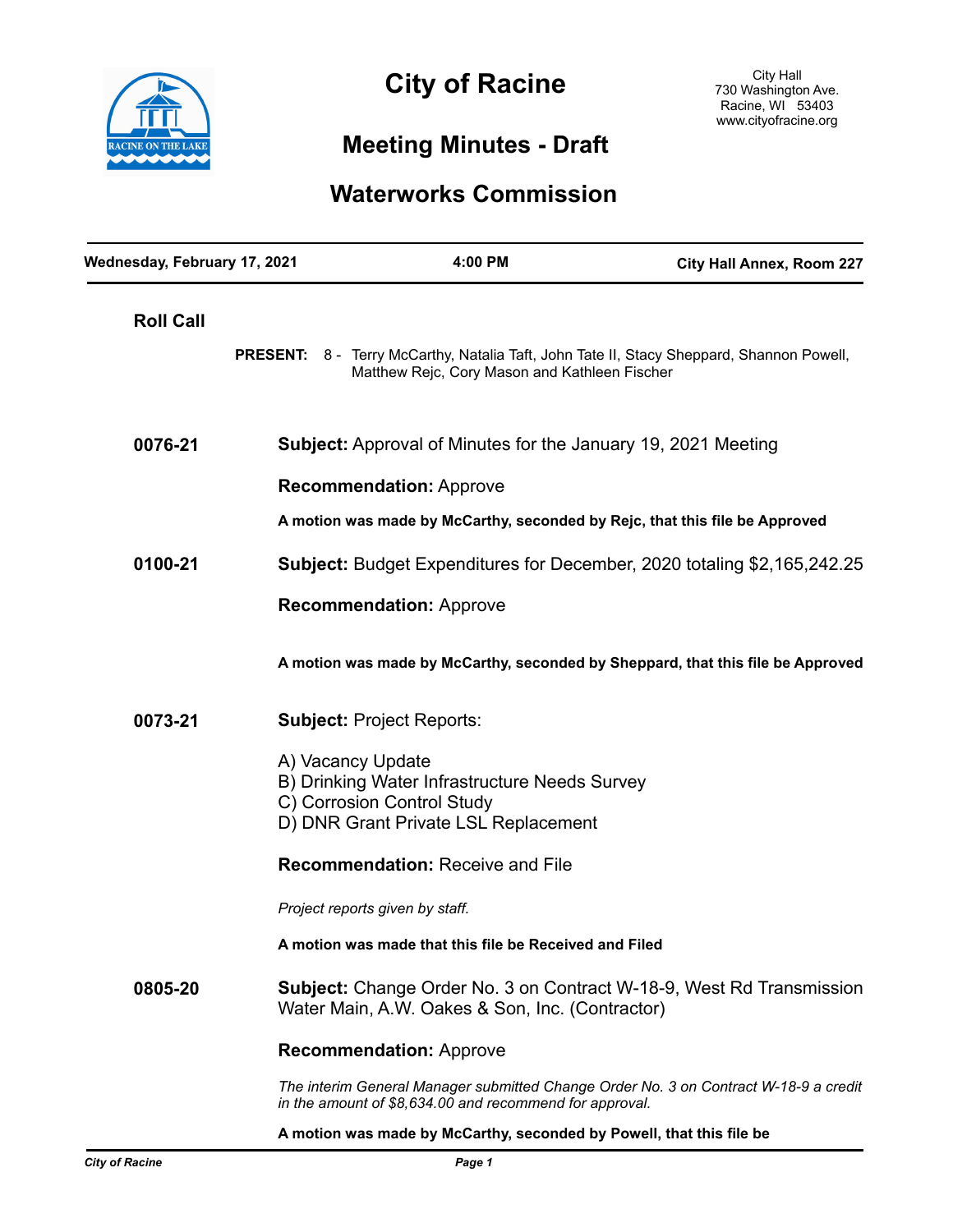### **Approved**

**0102-21 Subject:** Request for Final Payment on Contract W-18-8, Spring Street Transmission Water Main, Globe Contractors, Inc. (Contractor)

#### **Recommendation:** Approve

*The Interim General Manager submitted final pay request on Contract W-18-8. Further recommends that work performed by Globe Contractors, Inc. (Contractor) be accepted and final payment be authorized for a total contract amount of \$5,722,326.23.* 

**A motion was made by Sheppard, seconded by McCarthy, that this file be Approved**

**0778-20 Subject:** Request for Final Payment on Contract W-18-10, Perry Avenue Pumping Station Improvements, Staab Construction Corporation (Contractor)

## **Recommendation:** Approve

*The Interim General Manager submitted final pay request on Contract W-18-10. Further recommends that worked performed by Staab Construction Corporation (Contractor) be accepted and final payment be authorized for a total contract amount in the amount of \$1,078,046.00.* 

**A motion was made by Sheppard, seconded by Mason, that this file be Approved** 

# **0103-21 Subject:** Request for Final Payment on Contract W-19-6, STH 11 Transmission Water Main, Globe Contractors, Inc. (Contractor)

## **Recommendation:** Approve

*The Interim General Manager submitted final pay request on Contract W-19-6. Further recommends that worked performed by Globe Contractors, Inc. (Contractor) be accepted and final payment be authorized for a total contract amount in the amount of \$1,445,941.00.* 

**A motion was made by Powell, seconded by McCarthy, that this file be Approved** 

**0105-21 Subject:** Request for Final Payment on Contract W-19-18, STH 20 Pumping Station Improvements, Staab Construction Corporation (Contractor)

## **Recommendation:** Approve

*The interim General Manager submitted final pay request on Contract W-19-18. Further recommends that work performed by Staab Construction Corporation (Contractor) be accepted and final payment be authorized for a total contract amount in the amount of \$1,633,067.00.*